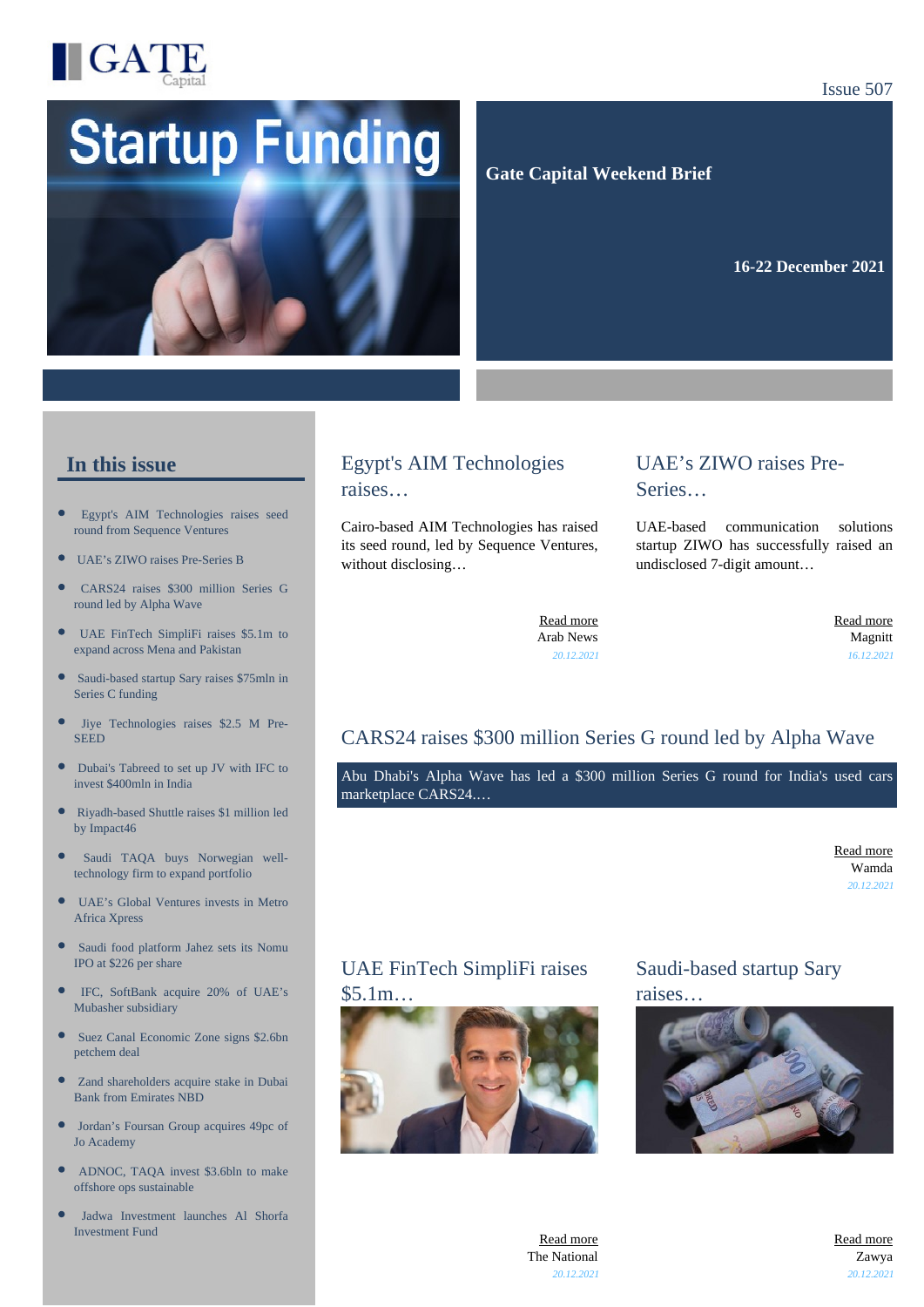#### Jiye Technologies raises \$2.5 M Pre-SEED

 Pakistan-based agri-supply chain platform, Jiye Technologies has raised \$2.5 M in its pre-seed funding round. The round saw participation from Sarmayacar, Access Bridge Ventures, Jabbar Internet Group, EquiTie, and Seedstars with further involvement from a strategic angel network.

#### Dubai's Tabreed to set up JV with **IFC** to…

 Dubai-based district cooling firm Tabreed has entered into a strategic partnership with the International Finance Corporation (IFC), a member of the World Bank Group, to invest about \$400 million in India over the next five years.

#### Riyadh-based Shuttle raises \$1 million led…

 Saudi Arabia-based freight and logistics startup Shuttle has closed a SAR3.75 million (\$1 million) Bridge to Seed round led by Impact46 with participation from regional investors.

 [Read more](https://gatecapital.net/back_office/newsletters/tracking/5519/648) Magnitt *21.12.2021*  [Read more](https://gatecapital.net/back_office/newsletters/tracking/5506/648) Zawya *20.12.2021*  [Read more](https://gatecapital.net/back_office/newsletters/tracking/5527/648) Wamda *21.12.2021*

#### Saudi TAQA buys Norwegian well-technology…

 Saudi Arabia's Industrialization and Energy Services Company, or TAQA, acquired Norwegian well technology company Target Intervention for an undisclosed sum.

#### UAE's Global Ventures invests in Metro…

 Metro Africa Xpress, the largest vehicle subscription platform for low-to-zero emission vehicles in Africa, has raised \$31 million of new capital, in the first close of a Series B funding round, with funding from private equity firm Lightrock and UAE's Global Ventures.

# Saudi food platform Jahez sets its Nomu…

 Saudi online food delivery platform Jahez International Co., announced its initial public offering price on parallel market Nomu at SR850 (\$226) per share – the highest end of its indicative range, according to a bourse filing.

 [Read more](https://gatecapital.net/back_office/newsletters/tracking/5508/648) Arab News *19.12.2021*

 [Read more](https://gatecapital.net/back_office/newsletters/tracking/5511/648) Trade Arabia *20.12.2021*

 [Read more](https://gatecapital.net/back_office/newsletters/tracking/5509/648) Arab News *19.12.2021*

#### IFC, SoftBank acquire 20% of UAE's Mubasher…

 The International Finance Corporation and Japan's SoftBank Group have acquired 20 percent of fintech firm Global Trading Network.

# Suez Canal Economic Zone signs \$2.6bn petchem…

 The Suez Canal Economic Zone has signed a \$2.6 billion contract to build an international methanol and ammonia production complex in Ain Sukhna in Egypt, on the western shore of the Red Sea.

# Zand shareholders acquire stake in Dubai…

 The shareholders of Zand, the first digital bank to provide both retail and corporate services, have successfully completed the acquisition of the majority of shares in Dubai Bank as per its establishment roadmap.

 [Read more](https://gatecapital.net/back_office/newsletters/tracking/5513/648) Arab News *16.12.2021*

 [Read more](https://gatecapital.net/back_office/newsletters/tracking/5516/648) Arab News *21.12.2021*

 [Read more](https://gatecapital.net/back_office/newsletters/tracking/5523/648) Gulf News *22.12.2021*